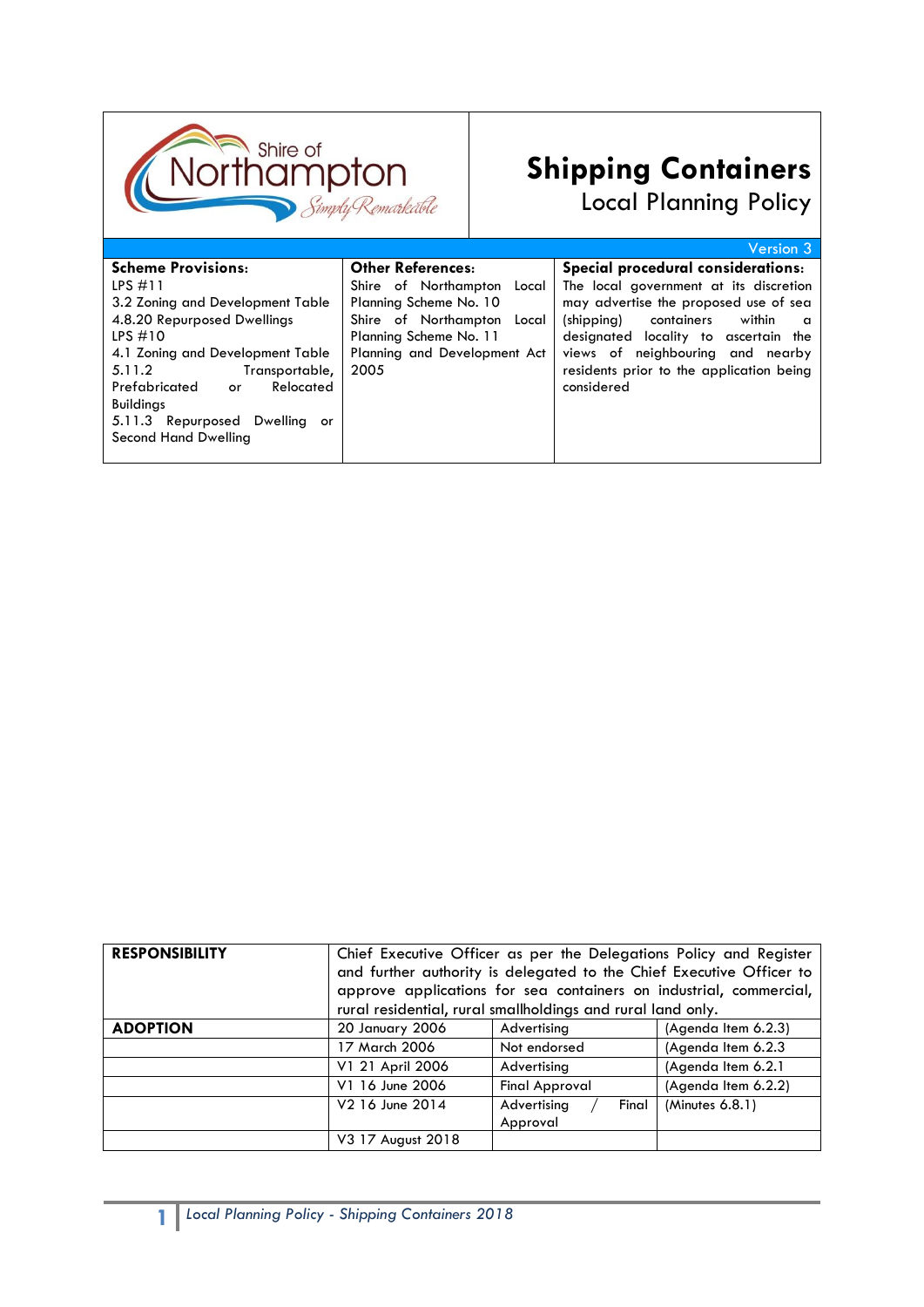# **1.0 CITATION**

This is a local planning policy prepared under the *Planning and Development (Local Planning Schemes) Regulations* 2015 and the *Shire of Northampton Local Planning Schemes: No. 10 - Northampton District*; and *No. 11 - Kalbarri Townsite* ('the Scheme'). It may be cited as the *Shipping Containers* local planning policy.

The local government may prepare a local planning policy in respect of any matter related to the planning and development of the Scheme area. In making a determination under the Scheme the local government must have regard to each relevant local planning policy to the extent that the policy is consistent with the Scheme.

# **2.0 OBJECTIVE**

- 2.1 To ensure an acceptable quality of development is achieved that does not detrimentally affect the amenity and streetscape of the locality.
- 2.2 To establish guidelines for the assessment of proposals to place shipping containers or other similar re-locatable storage units on land within the municipality.

# **3.0 POLICY STATEMENT**

#### **3.1 Definitions**

**Shipping Container** shall include other similar relocatable 'box-type' storage units. A shipping container modified for the purpose of human habitation is exempt from this policy but subject to the necessary approvals for a repurposed dwelling (e.g. R-Codes assessment).

#### **3.2 Policy Measures**

- 3.2.1 The placement of a shipping container or similar relocatable storage unit on land, other than industrial land and rural land greater than 20 hectares in area, requires the development approval of the local government as it is considered to fall within the definitions of 'building' and therefore, 'development' under the Scheme.
- 3.2.2 In general, development approval to a maximum of 12 months will only be granted where the structure is being used for the temporary storage of plant, machinery and/or building equipment on a building site, a building permit has been issued and remains current, and construction of a dwelling has commenced.
- 3.2.3 It is considered that shipping containers (or other similar relocatable storage units) can have an adverse effect on the visual amenity of an area, and therefore there is a need to ensure appropriate development standards in order to safeguard the visual impact of shipping containers on the streetscape.
- 3.2.4 For the purposes of assessment and approval, the local government will classify a shipping container or other similar relocatable storage units as an outbuilding ancillary to the approved use of the land.
- 3.2.5 The permanent use and placement of shipping containers in Residential zoned areas is not supported.
- 3.2.6 Other than industrial and rural zoned land (for properties greater than 20 hectares in area) the local government will generally not support:
	- a) more than one (1) shipping container on a property; and
	- b) a container that exceeds 6.0m in length, 2.4m in width, and 2.6m in height.